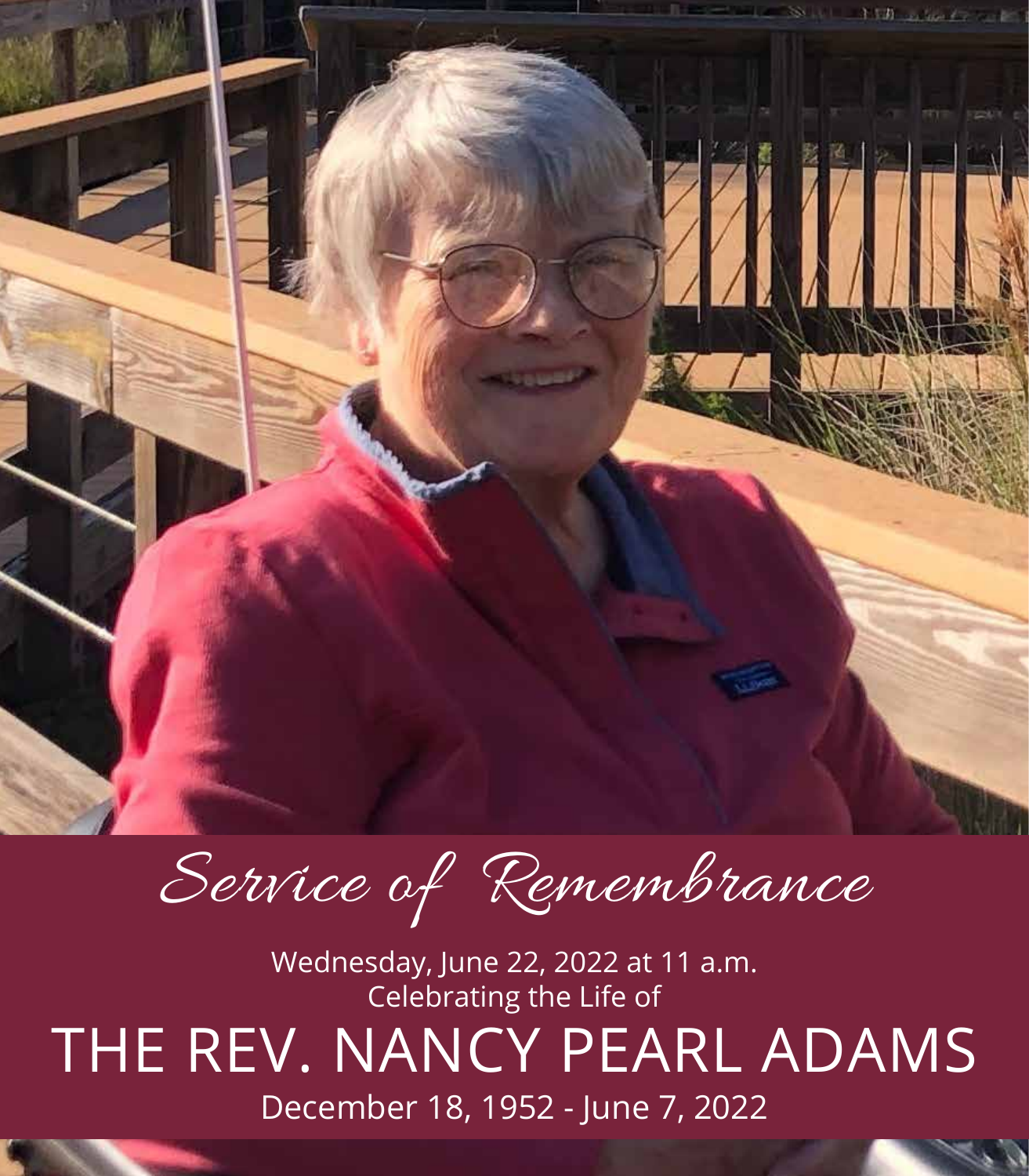*\* Please stand in body or in spirit.*

*\*\* These words were written by The Rev. Em Finney and modified by The Rev. Emily Jean Gilbert*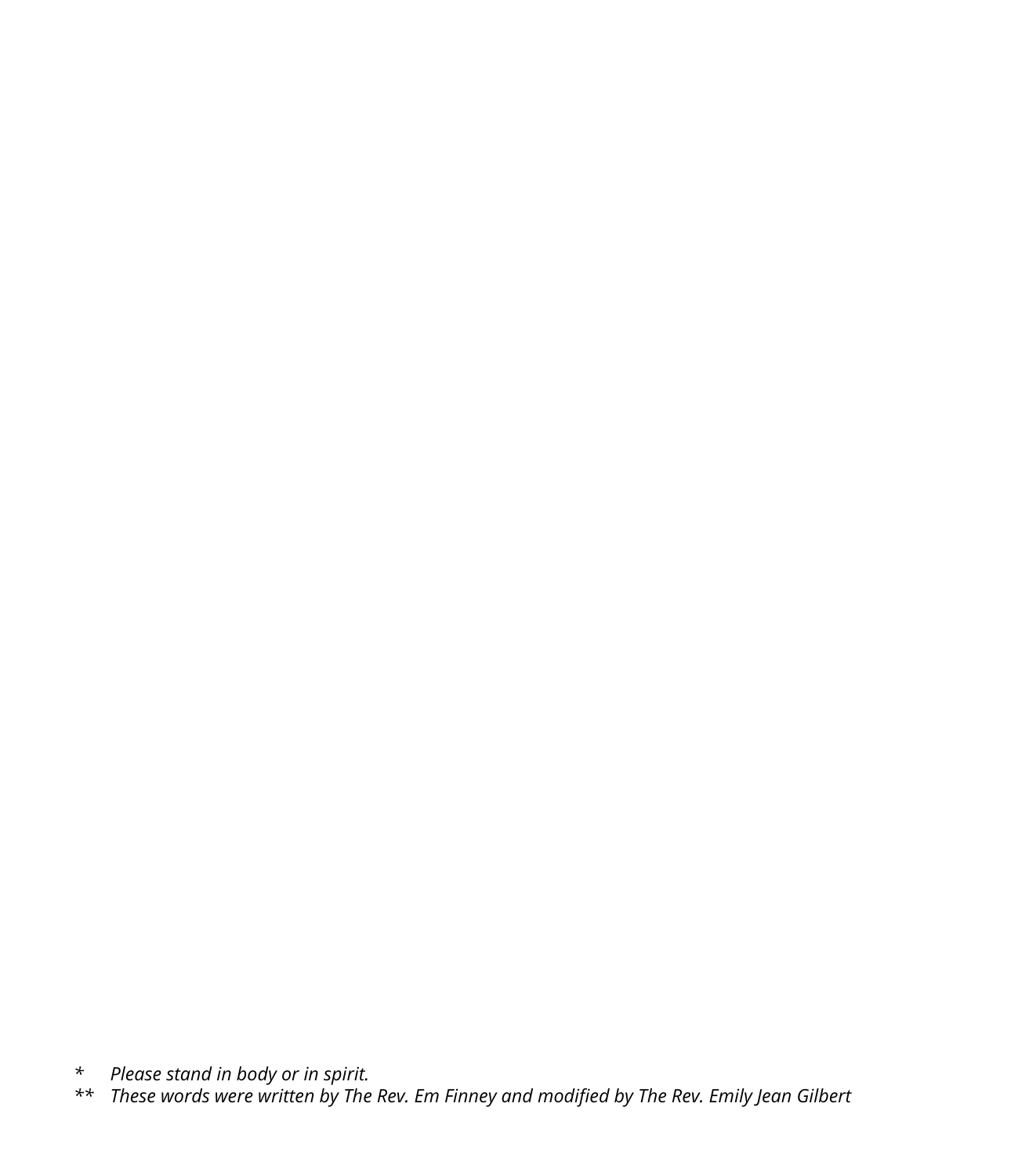# ST. JOHN'S UNITED CHURCH OF CHRIST 36 South Sixth Street Allentown PA 18103 SERVICE OF THANKSGIVING TO GOD

**PRELUDE Lois Meade, Music Director and Organist**

**WELCOME The Rev. Rebecca Sausser**

**\*CALL TO WORSHIP \*\* The Rev. Emily Jean Gilbert The Rev. Allan Kramer-Moyer**

If you have ever lost your place, needed to turn around, misplaced an important piece, searched for meaning: take this time to pause, reflect, explore, seek and **Find**.

If you have ever been a seeker of greater truth and knowledge, been willing to spend hours and hours reading and thinking about your own faith and the faiths of others, if you have committed yourself to understand ethics and apply them in difficult and sometimes heart-breaking traumatic situations, sat at the bedside of those wracked with pain and still find meaning and hope, modeled all this for myriads of pastoral care students and chaplaincy volunteers **Find yourself.**

If you have ever rescued and cared for a cat (or other critter) in need, preached to your dog in an empty church, experienced white hot competitive energy with an undying commitment to fairness in the midst of a fun game, cheered and analyzed the sport of baseball or basketball, marveled at the beauty of the earth in its most ordinary of creativeness, listened to friends for hours, worked long, long hours even when your body is tired and in pain, managed anxiety in its power and its consuming demand of vigilance, married the love of your life even if there are many who disapprove:

#### **Find yourself here.**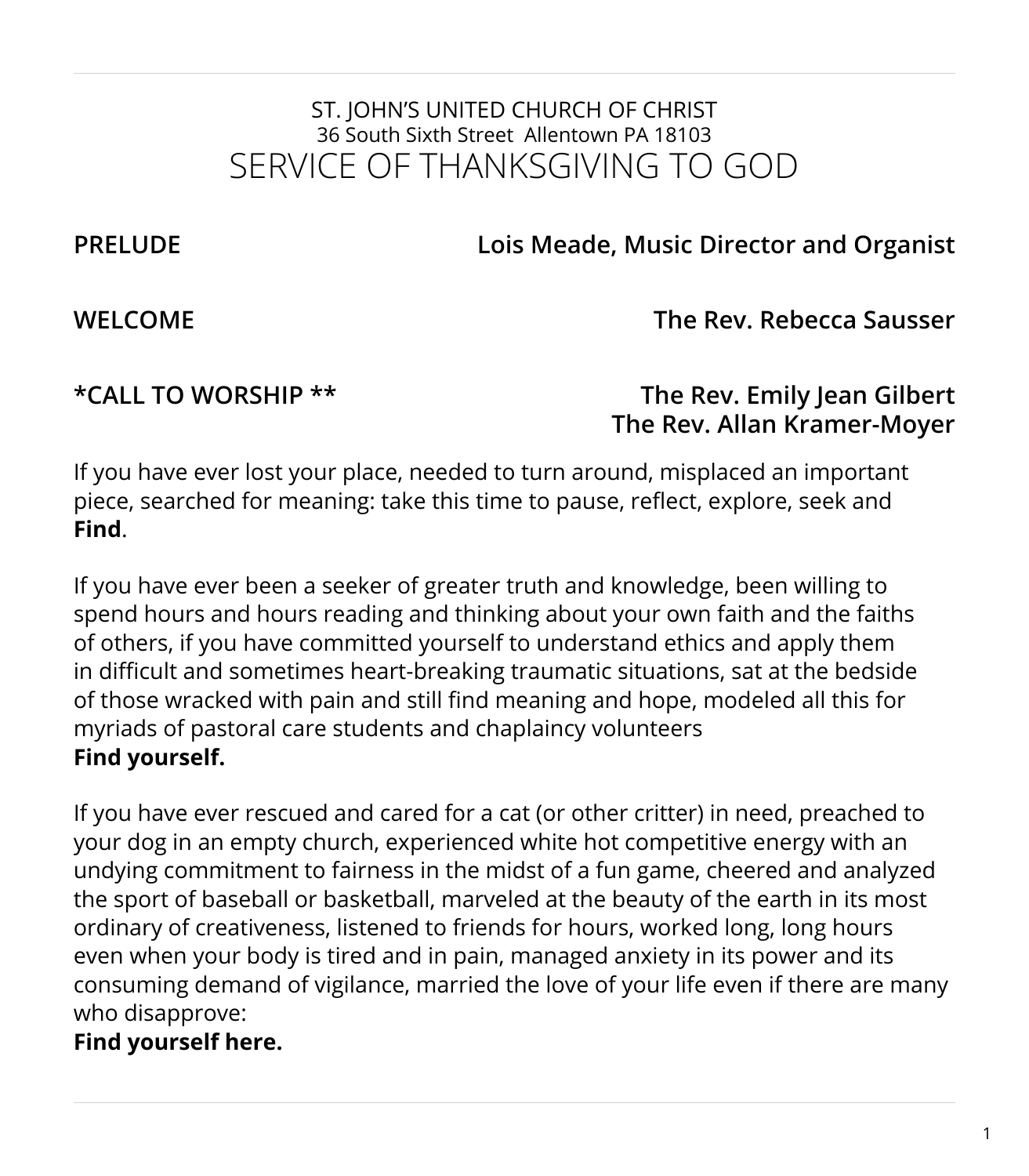If you have ever faced the opportunity of hearing "Are you open to a question?" or trembled at the words "Are you open to a comment?" knowing there would be a chance to hear something so true about oneself that it might change your life, experienced the love behind that question and the heartfelt challenge to be a better person

### **Find yourself here now.**

If you have come to this present moment prepared to grieve, through the telling of stories and the shaping of hopes; with your heart open to the "God of rainbow leading people where the eagles soar," open to the dawn in every darkness, ready to wrestle with the doubt of believing, to experience the blessing of differences and diversity and God known in so many, many ways

**Find yourself here now today.**

**\*Hymn** *In the Midst of New Dimensions* **NCH 391**

#### **PRAYER \*\***

**Holy Comforter, in this wisdom hour, may we open ourselves to the truth we claim: that life is a precious gift, that beauty surrounds us, that love never ends and that death is not the last word. In this time of thanksgiving, we rejoice that Nancy Adams lived and we celebrate all the ways her life touched each of us. So may we be blessed with comfort in our sorrow, with strength for our journey and with peace in our hearts. With confidence in the love that "bears, believes, hopes and endures all things," we pray. Amen.**

# **CALL TO CONFESSION \*\***

Aware of our broken places and incomplete lives, let us join in confession: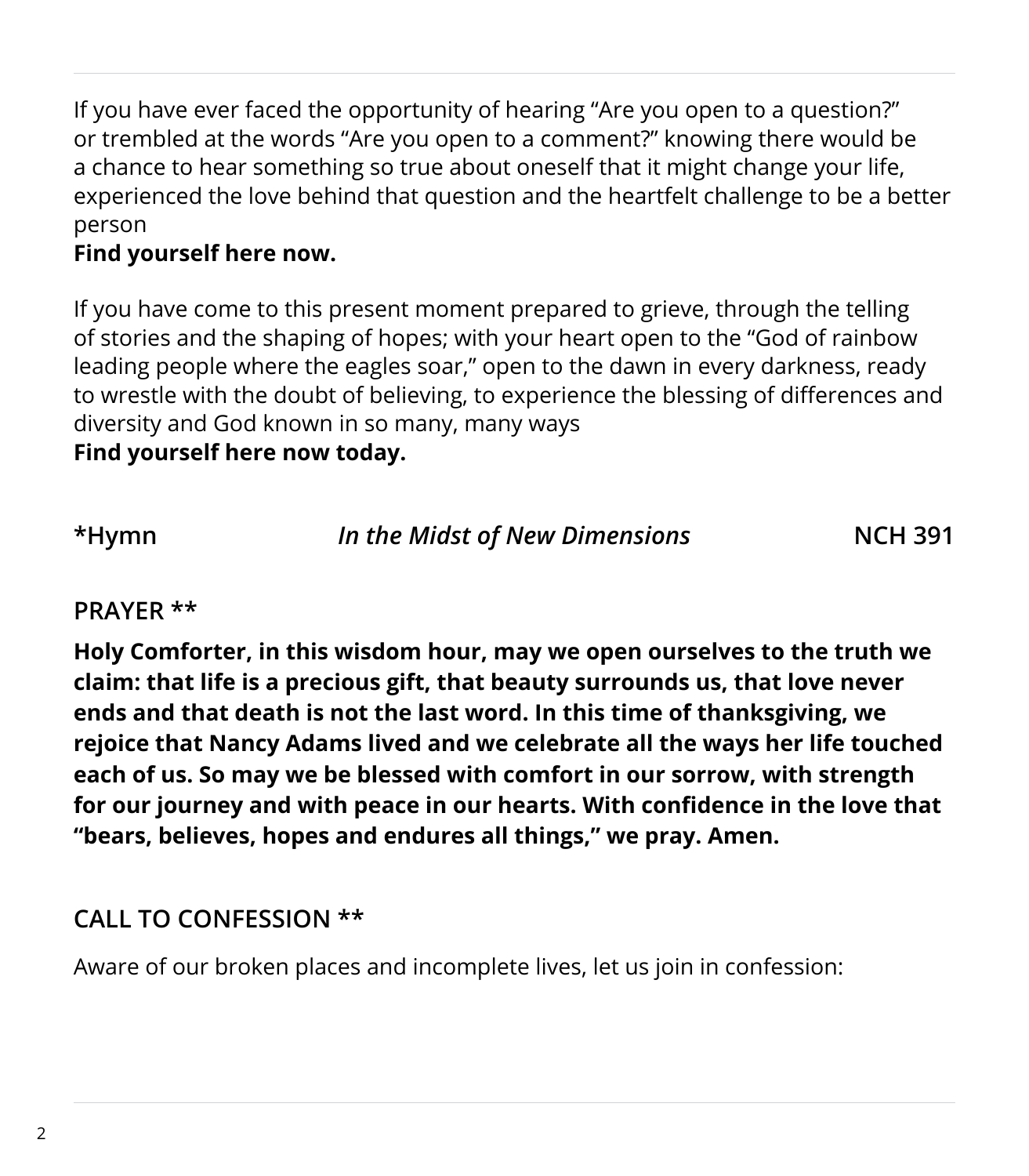# **PRAYER OF CONFESSION \*\***

**O Searcher of Hearts, receive us as we are. May we grow more discerning of what to hold on to and what to release. May we be turned away from habits of selfishness to practice relentless graciousness, greeting strangers as friends and enemies as guests. May we become less afraid to reflect on death and more willing to accept the fragility and resilience of life. May we find courage to forgive others and wisdom to accept forgiveness offered to us. Amid a climate of lies, hostility, neglect, ignorance and fear, may we find blessing. For the time being, may we move into the circle of light. Amen.**

#### **WORDS OF ASSURANCE** *There is a Balm in Gilead*

*African American Spiritual*

**There is a balm in Gilead, to make the wounded whole. There is a balm in Gilead, to heal the sin-sick soul.**

### **ANCIENT TESTIMONIES** NRSV

**Staff, Department of Spiritual Care** *St. Luke's Hospital and Health Network* **The Rev. Heidi Tierney, Network Director of Spiritual Care The Rev. Eugene Search, Coordinator of Spiritual Care The Rev. Eric Johnson, Staff Chaplain Anderson Campus**

**Micah 6:8** 

He has told you, O mortal, what is good; and what does the Lord require of you but to do justice, and to love kindness, and to walk humbly with your God.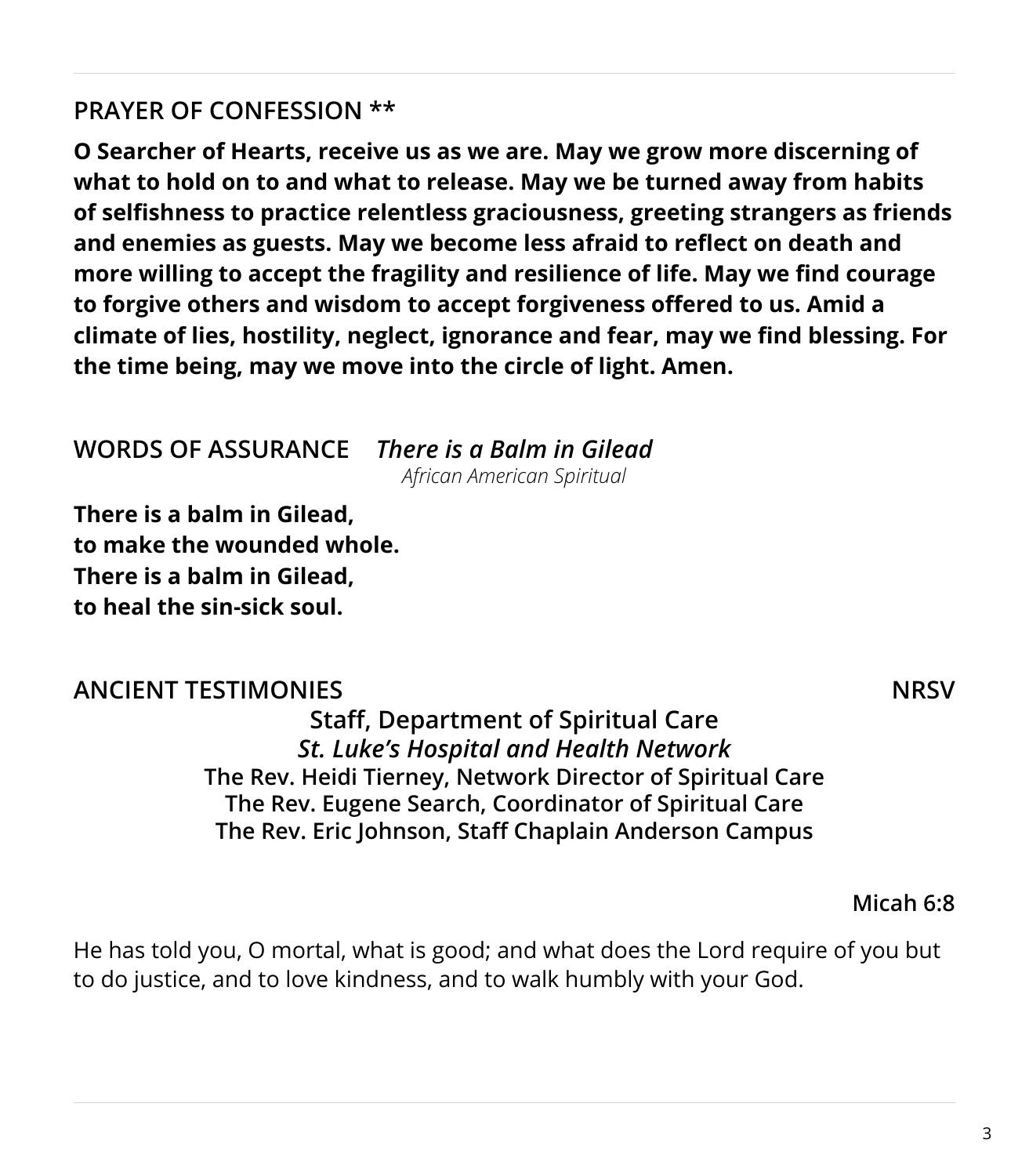**Psalm 121**

I lift up my eyes to the hills – from where does my help come?

My help comes from God, who made heaven and earth.

God will not let your foot be moved; God who keeps you will not slumber.

God who keeps Israel will neither slumber nor sleep.

God is your keeper; God is your shade at your side.

The sun shall not strike you by day, nor the moon by night.

God will keep you from all evil; God will keep your life.

God will keep your going out and your coming in from this time on and forevermore.

#### **Romans 8:35-39**

Who will separate us from the love of Christ? Will hardship, or distress, or persecution or famine, or nakedness, or peril, or sward? As it is written, "For your sake we are being killed all day long, we are accounted as sheep to be slaughtered." No, in all these things we are more than conquerors through him who loved us. For I am convinced that neither death, nor life, nor angels, nor rulers, nor things present, nor things to come, nor powers, nor height, nor depth, nor anything else in all creation will be able to separate us from the love of God in Christ Jesus our Lord.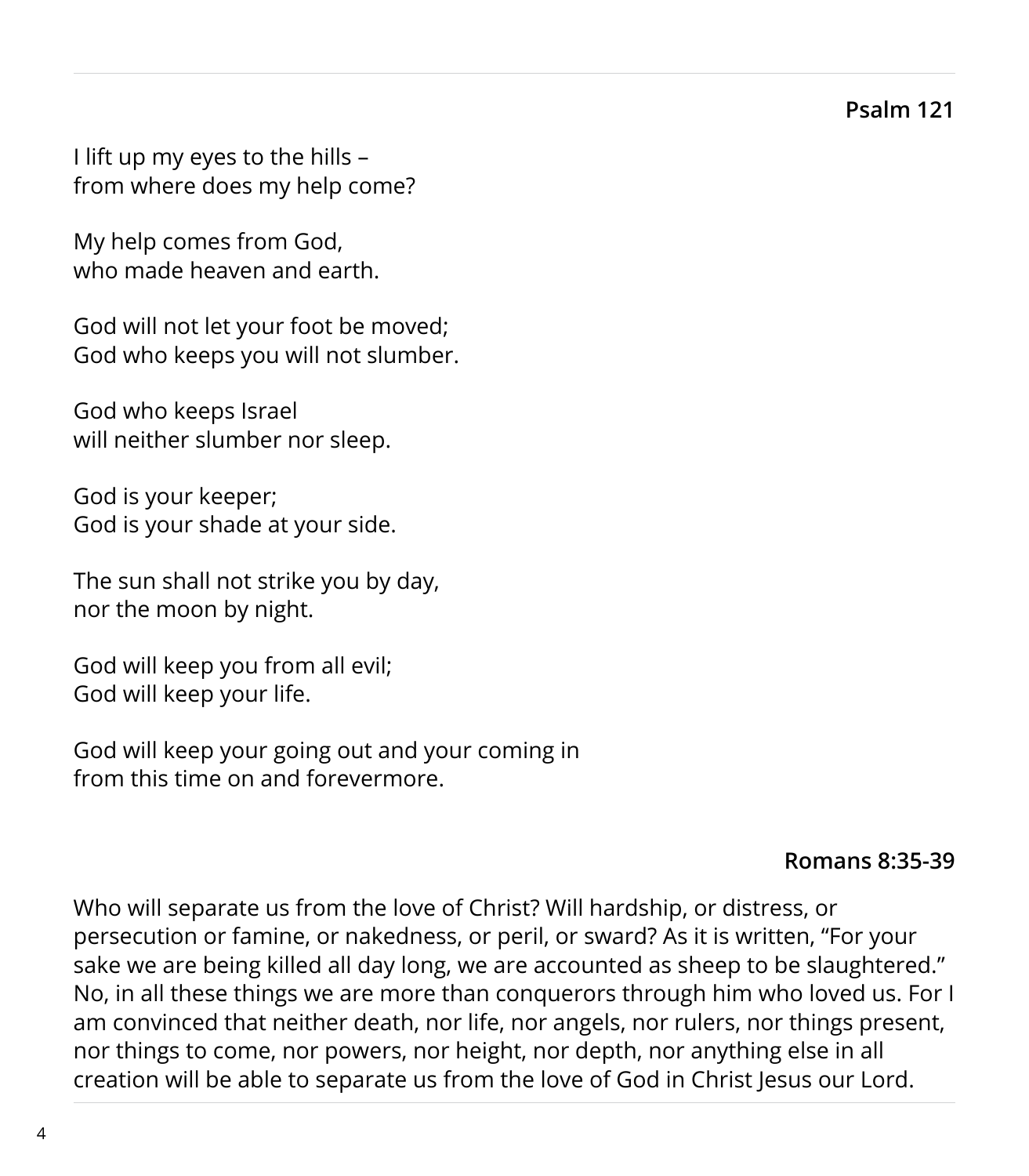Do not let your heart be troubled. Believe in God, believe also in me. In my Father's house there are many dwelling places. If it were not so, would I have told you that I go to prepare a place for you, I will come again and will take you to myself, so that where I am, there you may be also.

#### **NEW TESTIMONY** *A Litany of Remembrance* **GATES OF PRAYER: The New Union Prayer Book** *General Conference of American Rabbis*

O God, this hour revives in us memories of loved ones who are no more. What happiness we shared when they walked among us! What joy, when, loving and loved, we lived our lives together!

# **Their memory is a blessing for ever.**

Months or years may have passed, yet we feel near to them. Our hearts yearn for them. Though the bitter grief has softened, a duller pain abides, for the place, where once they stood is empty now for ever. The links of life are broken, But the links of love and longing cannot break.

### **Their souls are bound up in ours for ever.**

We see them now with the eye of memory, their faults forgiven, their virtues grown larger. So does goodness live, and weakness fade from sight. We remember them with gratitude and bless their names.

# **Their memory is a blessing for ever.**

As we remember as well the men and women who but yesterday were part of our congregation and community. To all who cared for us and labored for the well-being of our people and of humanity, we pay tribute. May we prove worthy of carrying on the tradition of our people and our faith, for now the task is ours.

### **Their souls are bound up in ours for ever.**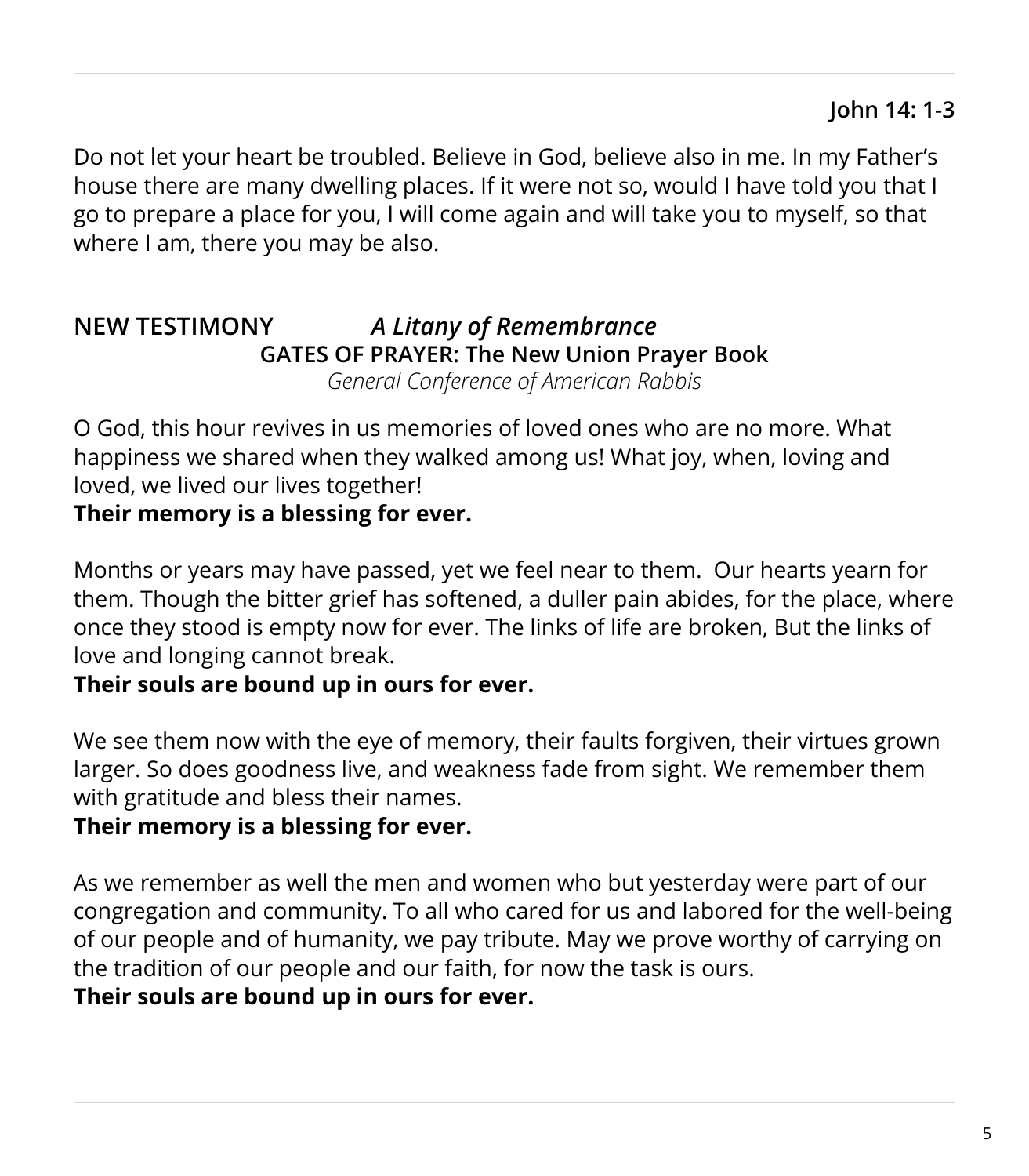We think, too, of the whole household of Israel and its martyrs. The tragedy of our own age is still a fresh wound within us. And we recall how often in ages past our people walked through the flames of the furnace. Merciful God, let the memory never fade of the faithful and upright of our people who have given their lives to hallow Your name. Even in death they continue to speak to us of faith and courage. They rest in nameless graves, but their deeds endure, and their sacrifices will not be forgotten. Their souls are bound up in the bond of eternal life. No evil shall touch them: they are at peace.

### **We will remember, and never forget them.**

In gratitude for all the blessings our loved ones, friends, teachers, and the martyrs of our people have brought to us, to our people, and to humanity, we dedicate ourselves anew to the sacred faith for which they lived and died, and to the tasks they have bequeathed to us. Let them be remembered for blessing, O God, together with the righteous of all peoples, and let us say **Amen.**

#### **\*HYMN** *In the Bulb there is a Flower* **NCH 433**

# **WITNESSES OF LOVE AND FRIENDSHIP**

Family Lawrence Adams Colleague and Chosen Family **Emily Accord Emily Jean Gilbert** Friend **Nancy Kramer-Moyer** Florida Friend & Colleague **Rev. Kathy Peters** 

**\*COMMENDATION** adapted from the United Church of Christ *Book of Worship*

Into your hands, Eternal God, we commend your servant Nancy. Acknowledge we humbly pray, a sheep of your own fold, a lamb of your own flock and a daughter of your own redeeming. Receive her into the arms of your mercy, into the blessed rest of everlasting peace and into the company of the saints in light.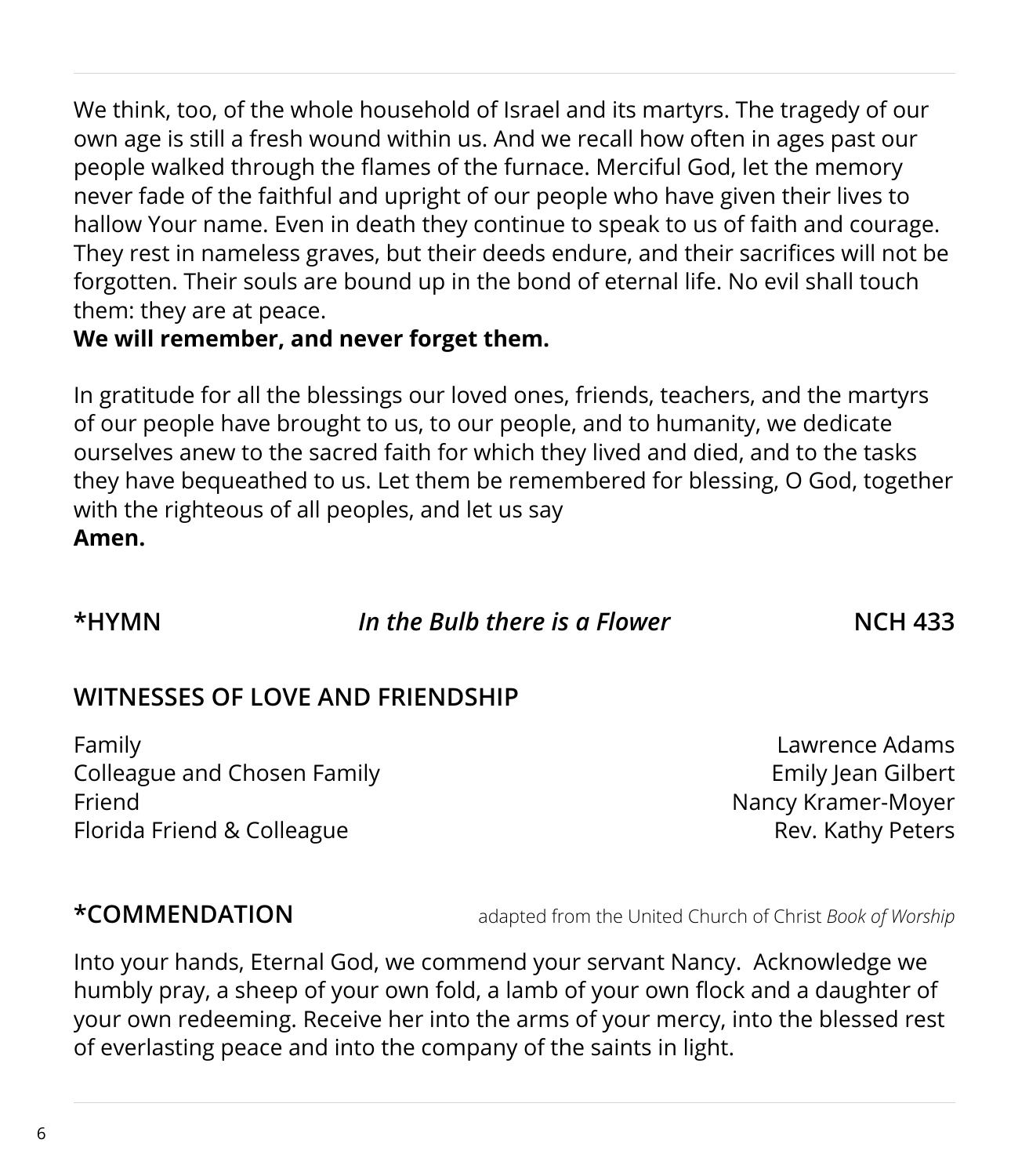**May you bless her and keep her, may your face shine upon her and be gracious to her, may your countenance be lifted upon her and give her peace, now and evermore. Amen.**

**\*HAIKU BENEDICTION** *adapted from John 16:22 and Isaiah 55:12*

Jesus said:

**You have sorrow now. Your joy will one day return. I will see you again.**

The prophet declared:

**Now go out in joy. Mountains and hills are singing. You'll come back in peace.**

**May God's mystery in this time of remembrance fill us with all grace.**

**May the God of hope sustain us and comfort us in the days ahead.**

**May the peace of God passing all understanding always dwell with us.**

### **POSTLUDE**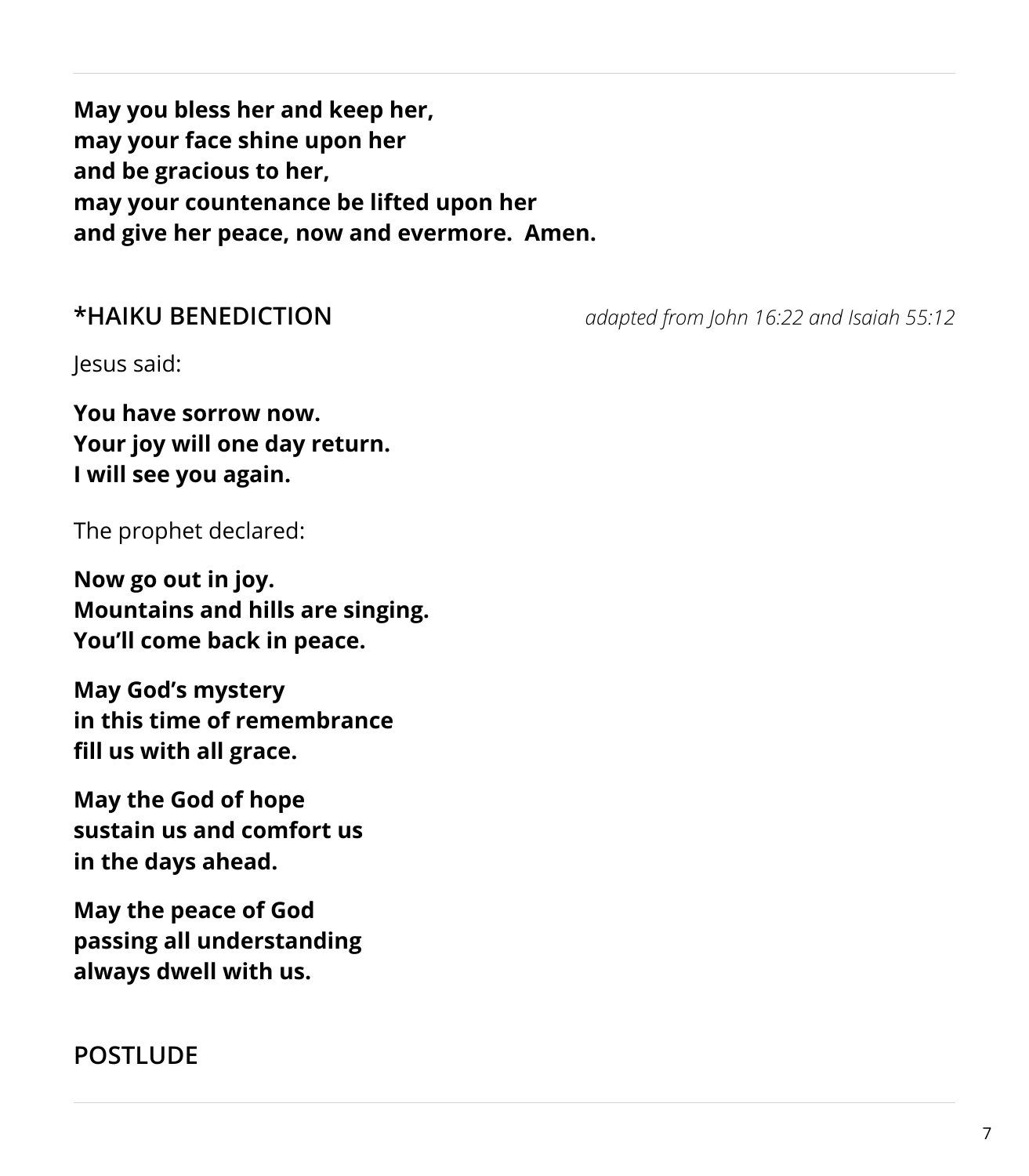# **THE REV. NANCY PEARL ADAMS** *December 18, 1952 - June 07, 2022*

The Rev. Nancy Pearl Adams, born December 18, 1952 in Waterville, Maine died June 7, 2022 in The Villages, Florida. An ordained minister of the United Church of Christ, Nancy's ministry was as a hospital chaplain, serving for over thirty years as the Coordinator of Pastoral Services at St. Luke's Hospital and Health Network, Bethlehem, PA.

Nancy was predeceased by her parents, Albert H. Adams and Muriel H. Adams, her wife, The Rev. Donna Cieply, and her brother-in-law Rodney Sabattus. She is survived by her brother Lawrence A. Adams and his wife Victoria H. Adams and her brother Scott F. Adams and his wife Priscilla M. Adams and her sister Robin Sabattus as well as numerous aunts, cousins, nieces and nephews.

Nancy grew up with her family in China Maine, graduating from Winslow High School (1971) and Colby College, Waterville, ME (1975). She then received a Masters of Divinity from Andover Newton Theological Seminary (Newton, MA) and then did extensive training for hospital chaplaincy at the Lehigh Valley Hospital (Allentown, PA), The Hospital Chaplaincy Inc. (NYC) and at Columbia Presbyterian Medical Center (NYC) prior to beginning her work at St. Luke's where she spent her professional career. She was certified by Association of Professional Chaplains and received numerous awards from professional organizations and her faith group for her exemplary and unfailingly compassionate work.

Nancy will be remembered for her passion – for her dearly loved wife, Donna, her family and her friends, the many cats she rescued and cared for, the wisdom she shared and teaching of the pastoral care students and chaplaincy volunteers at St. Luke's Hospital, her deep knowledge and deep respect for people of all faiths and no faith, her commitment to learning and to being a catalyst for justice for all people. She was uncommonly generous with her resources and herself.

*Memorial gifts may be sent to: The Community Action Committee Of Lehigh Valley,1337 East 5th Street, Bethlehem, PA 18015. Arrangements entrusted with BALDWIN BROTHERS Funeral & Cremation Society-Spanish Springs. Sentiments may be left online at www.baldwincremation.com.*